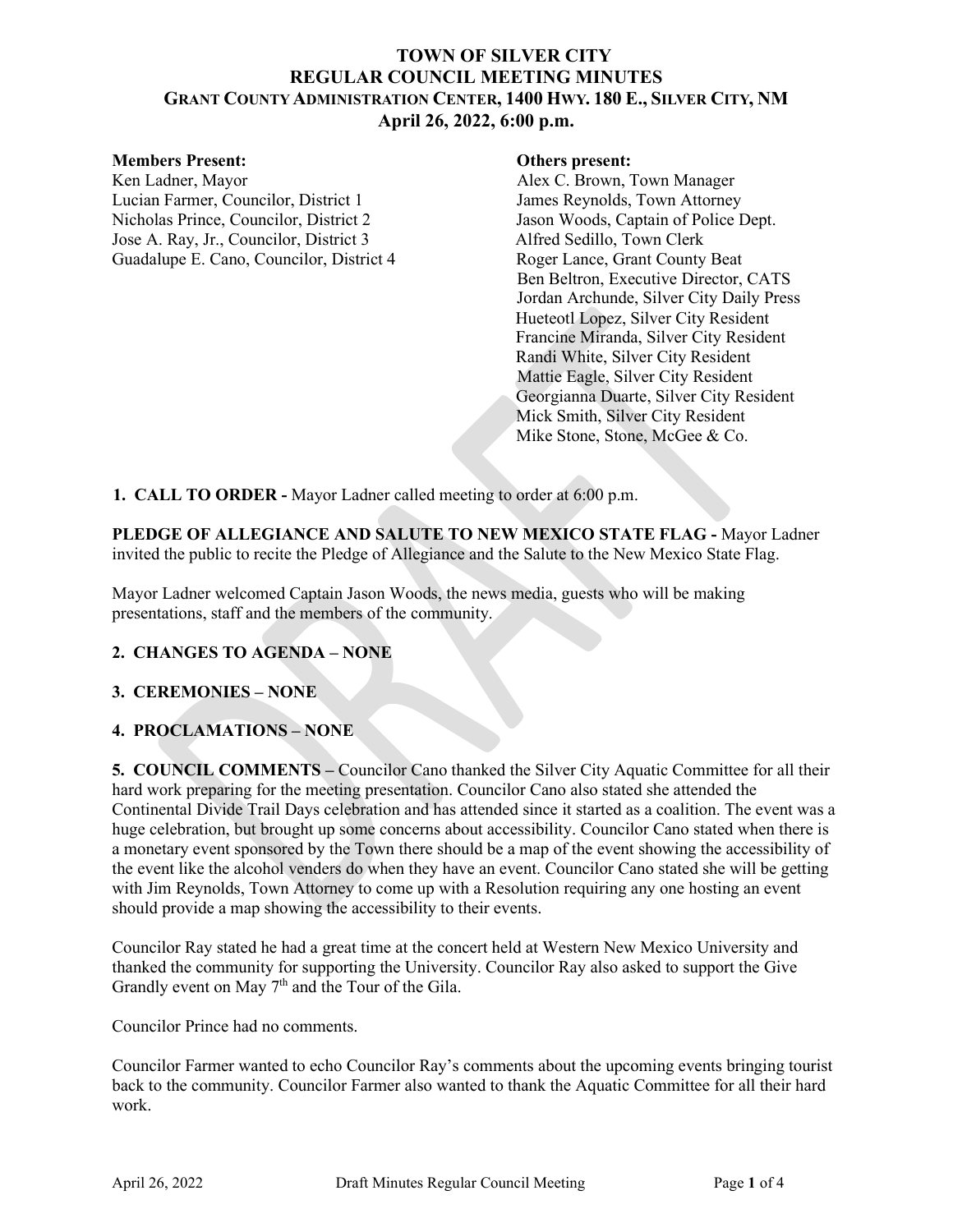**6. APPROVAL OF MINUTES –** April 12, 2022 Regular Meeting. Councilor Ray moved to approve the April 12, 2022 Minutes of the Regular Council Meeting of the Town of Silver City. Councilor Farmer seconded. Motion carried.

**7. PUBLIC INPUT –** Georgianna Duarte thanked Councilor Cano on her comments about accessibility and feels it should be discussed. Ms. Duarte spoke about the Dog Park and would like the Councilors to consider the Dog Park in their park system for the community to make it dog and people friendly with accessibility, platforms, tunnels and equipment that is long term and sustainable for K-9's in the community. Ms. Duarte recommended a website from Santa Clara, California that integrates Dog Parks in their Park Systems.

Mick Smith thanked the Council for listening to the community. Ms. Smith stated she has done research on the internet on how communities combine Recreation Centers and swimming pools. She has provided links from other communities, so the Council can click and research how the other communities did their Recreation Centers and Swimming Pools to make them profitable and sustainable. Ms. Smith advised the Council she would be happy to do any research for the Council.

Francine Miranda stated the Recreation Center and Swimming Pool should be located in separate areas due to unaccompanied minors coming from low-income housing that need help in the area of the Recreation Center and should be used for outreach. Ms. Miranda recommended the swimming pool should be located off Highway 90 toward Tyrone which is located by the Whiskey Creek reserve which has a nine hundred forty (940) acre feed and is reserve for one hundred (100) years to provide for the community's children's future. Ms. Miranda also stated she spoke to some local business owners that would like to see some saunas and bath houses so disabled people could take advantage of the hot baths. Ms. Miranda also recommended that the Climbing Wall could be placed by Silver High School at Pinos Altos Creek.

**8. REPORTS –** Silver City Fire Chief Milo Lambert gave a report on stage one (1) fire restrictions for the City limits. No open fires, all charcoal and gas grills need to be inspected before use by the Fire Department to make sure they are in good shape to be used. According to the National Weather Service Silver City has extreme drought, also speaking with the Forest Service and Southwestern Coordination Center shows we have doubled our Red Flag warnings for the month of April. Chief Lambert advised a copy of the restrictions have been posted in high trafficked locations in the community and the Fire Department and is in conjunction with the State Forester who is also in stage one (1) fire restriction. Chief Lambert asked the public to call the Fire Department for inspections of grills to make sure they are in good working conditions. There will not be any outdoor fire permits issued at this time.

## **9. PUBLIC HEARINGS – NONE**

### **10. UNFINISHED BUSINESS – NONE**

### **11. NEW BUSINESS**

April 26, 2022 Draft Minutes Regular Council Meeting Page **2** of 4 **A. Approval/ Disapproval of Resolution No. 2022-06: Acceptance and Approval of the Fiscal Year 2021 Audit.** Alex Brown stated that every year the Town goes through an audit and the Town's audit was released and Mike Stone from Stone, McGee & Company would be discussing results of the audit. Mike Stone advised audit year June 30, 2021 had an Unmodified Opinion for the Financial Statements as presented which is the highest opinion an auditor can give, an Unmodified Opinion on the Compliance of Federal Program Regulations and one (1) comment which was on him for not getting the audit to the State Auditor before their deadline. It had nothing to do with the Town of Silver City which was commented in the audit. Mr. Stone wanted to complement all the staffs handling of the Grants that the Town receives. The staff does a good of job on managing the Grants. Mr. Stone recommended the approval of the Fiscal Year 2021 Audit. Alex Brown also commended the staff on a job well done handling the Grants, they are the reason the Town is able to receive the amount of Grants the Town receives. Councilor Cano motioned to approve Resolution No. 2022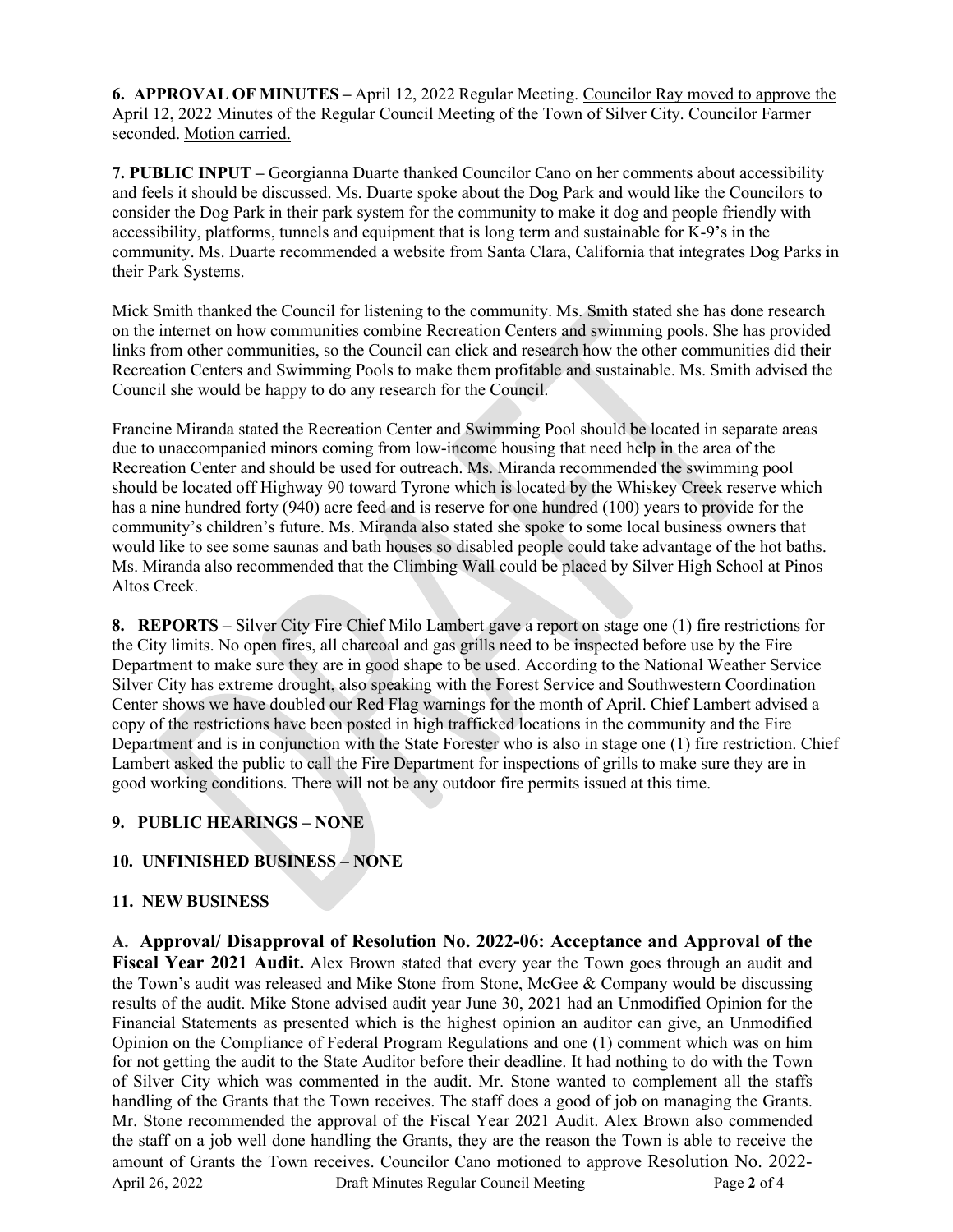06: Acceptance and Approval of the Fiscal Year 2021 Audit. Seconded by Councilor Farmer. Mayor Ladner asked for a roll call vote. Councilor Farmer voted aye; Councilor Prince voted aye; Councilor Ray voted aye; and Councilor Cano voted aye. Motion carried.

**B. Approval / Disapproval of Recreation Center Update and approval of exploration of funding for Swimming Pool Project.** Alex Brown stated he met with the Swimming Pool Steering Committee to discuss moving the Recreation Center forward as well as a swimming pool option. Mr. Brown stated he would like to set aside Eighty Thousand Dollars (80,000.00) in next years budget to fund a study process, preliminary design and engineering process to look at every option and opportunity as well as additional funding or partners to help with the process. Matti Eagle stated she sent the scope of work to the Council with what the Committee has come up with for the future of the swimming pool. Randi White thanked the Council for all their help, support and leadership. Councilor Cano motioned to approve **of Recreation Center Update and approval of exploration of funding for Swimming Pool Project at Eighty Thousand Dollars (80,000.00).** Seconded by Councilor Prince. Mayor Ladner asked for a roll call vote. Councilor Farmer voted aye; Councilor Prince voted aye; Councilor Ray voted aye; and Councilor Cano voted aye. Motion carried.

# **C. Approval / Disapproval of Notice of Intent - Ordinance 1311:** An Ordinance

authorizing the issuance and sale of the Town's Gross Receipts Tax Revenue Bonds, Series 2022 in one or more aggregate principal amounts not to exceed \$10,000,000 to: 1) Pay, discharge, and satisfy outstanding risk management mitigation measures, 2) fund a debt service reserve fund, and 3) pay the costs of issuance of the bonds. Alex Brown stated the bonds would be for an outstanding law suit that cannot be discussed. The debt will be paid for by the proceeds from the GRT passed last month. The reason for the need to pass the GRT and Revenue Bond Ordinance before the settlement agreement has been finalized is due to the time requirements imposed by the Taxation and Revenue Department for the passage of the GRT and the time needed to finalize the Revenue Bonds. Councilor Ray motioned to approve **of Notice of Intent - Ordinance 1311:** AUTHORIZING THE ISSUANCE AND SALE OF THE TOWN OF SILVER CITY, NEW MEXICO GROSS RECEIPTS TAX REVENUE BONDS, TAXABLE SERIES 2022 IN ONE OR MORE SERIES IN AN AGGREGATE PRINCIPAL AMOUNT NOT TO EXCEED \$10,000,000 FOR THE PURPOSE TO (1) PAY, DISCHARGE AND SATISFY CERTAIN OUTSTANDING RISK MANAGEMENT MITIGATION MEASURES ENTERED INTO FOR THE BENEFIT OF THE TOWN AND ITS RESIDENTS, (2) FUND A DEBT SERVICE RESERVE FUND, AND (3) PAY COSTS OF ISSUANCE OF THE BONDS; PROVIDING THAT THE BONDS WILL BE PAYABLE AND COLLECTIBLE FROM AND SECURED BY A PLEDGE OF A 0.3625 PERCENT MUNICIPAL GROSS RECEIPTS TAX DISTRIBUTED TO THE TOWN PURSUANT TO SECTION 7-19D-9 NMSA 1978, AS AMENDED, AND TOWN ORDINANCE NO. 1310 ADOPTED ON MARCH 22, 2022; PROVIDING FOR THE DISPOSITION OF THE RECEIPTS DERIVED FROM SAID TAX PROCEEDS; APPROVING THE DELEGATION OF AUTHORITY TO MAKE CERTAIN DETERMINATIONS REGARDING THE SALE OF THE BONDS PURSUANT TO THE SUPPLEMENTAL PUBLIC SECURITIES ACT; PROVIDING FOR THE TERMS AND OTHER DETAILS CONCERNING THE BONDS; PROVIDING FOR CERTAIN DOCUMENTS PERTAINING TO THE BONDS; RATIFYING ACTION PREVIOUSLY TAKEN; REPEALING ALL ACTIONS INCONSISTENT WITH THIS ORDINANCE; AUTHORIZING THE TAKING OF OTHER ACTIONS IN CONNECTION WITH THE ISSUE AND SALE OF THE BONDS.

Seconded by Councilor Farmer. Mayor Ladner asked for a roll call vote. Councilor Farmer voted aye; Councilor Prince voted aye; Councilor Ray voted aye; and Councilor Cano voted aye. Motion carried.